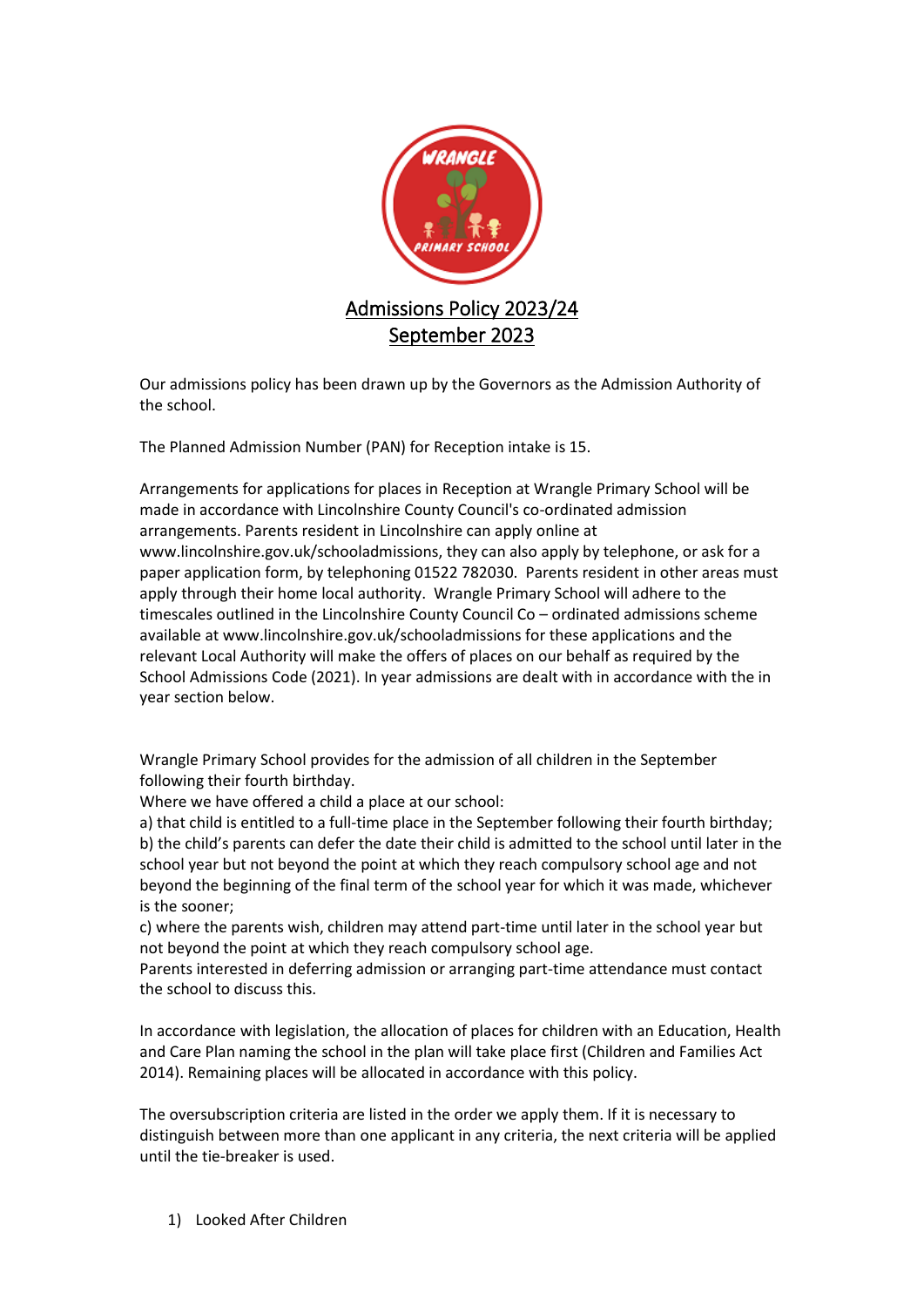• Looked after children and all previously looked after children including those children who appear to have been in state care outside of England and ceased to be in state care as a result of being adopted.

A 'looked after child' is a child who is (a) in the care of a local authority, or (b) being provided with accommodation by a local authority in the exercise of their social services functions (see the definition in Section 22(1) of the Children Act 1989) at the time of making an application to a school. A child is regarded as having been in state care outside of England if they were in the care of or were accommodated by a public authority, a religious organisation, or any other provider of care whose sole or main purpose is to benefit society.

Previously looked after children are children who were looked after, but ceased to be so because they were adopted (or became subject to a child arrangements order or special guardianship order).

This includes children who were adopted under the Adoption Act 1976 (see section 12 adoption orders) and children who were adopted under the Adoption and Childrens Act 2002 (see section 46 adoption orders).

'Child arrangements' orders are defined in s.8 of the Children Act 1989, as amended by s.12 of the Children and Families Act 2014. Child arrangements orders replace residence orders and any residence order in force prior to 22 April 2014 is deemed to be a 'child arrangements' order.

Section 14A of the Children Act 1989 defines a 'special guardianship order' as an order appointing one or more individuals to be a child's special guardian (or special guardians).

2. Where a child has a full or half stepbrother or sister or another child living within the child's family unit attending the school when they begin at the school.

# **Twins and other siblings from a multiple birth**

In these cases all the children will be considered together as one application. If one or more can be admitted, the school will admit all the children, unless this would make the class too large and prejudice the education of the other children. The Government's school admissions code makes an exception to the infant class limit in this situation.

# **Brothers and sisters in the same year group**

Where there is only one place available in the school the children will be considered together as one application. The school will admit all the children unless this would make the class too large and prejudice the education of other children or in cases where infant class regulations prevent this from happening. If this happens we can only legally offer one place because the government's school admissions code makes no exception to the infant class size limit for siblings in the same year group. We will offer the parent one place for one child and a different school for the other child or children.

3. Children living within the boundaries of Wrangle Parish or surrounding villages.(see Map)

4. Distance of a child's home to the school. With those living nearest being accorded the highest priority. Distance to be measured in a straight line from the post office address point of the home to the post office address point of the school calculated electronically to three figures after the decimal point (e.g. 1.543 miles) by Lincolnshire County Council school admissions team.

In the event of over subscription in each category, the Governing Body will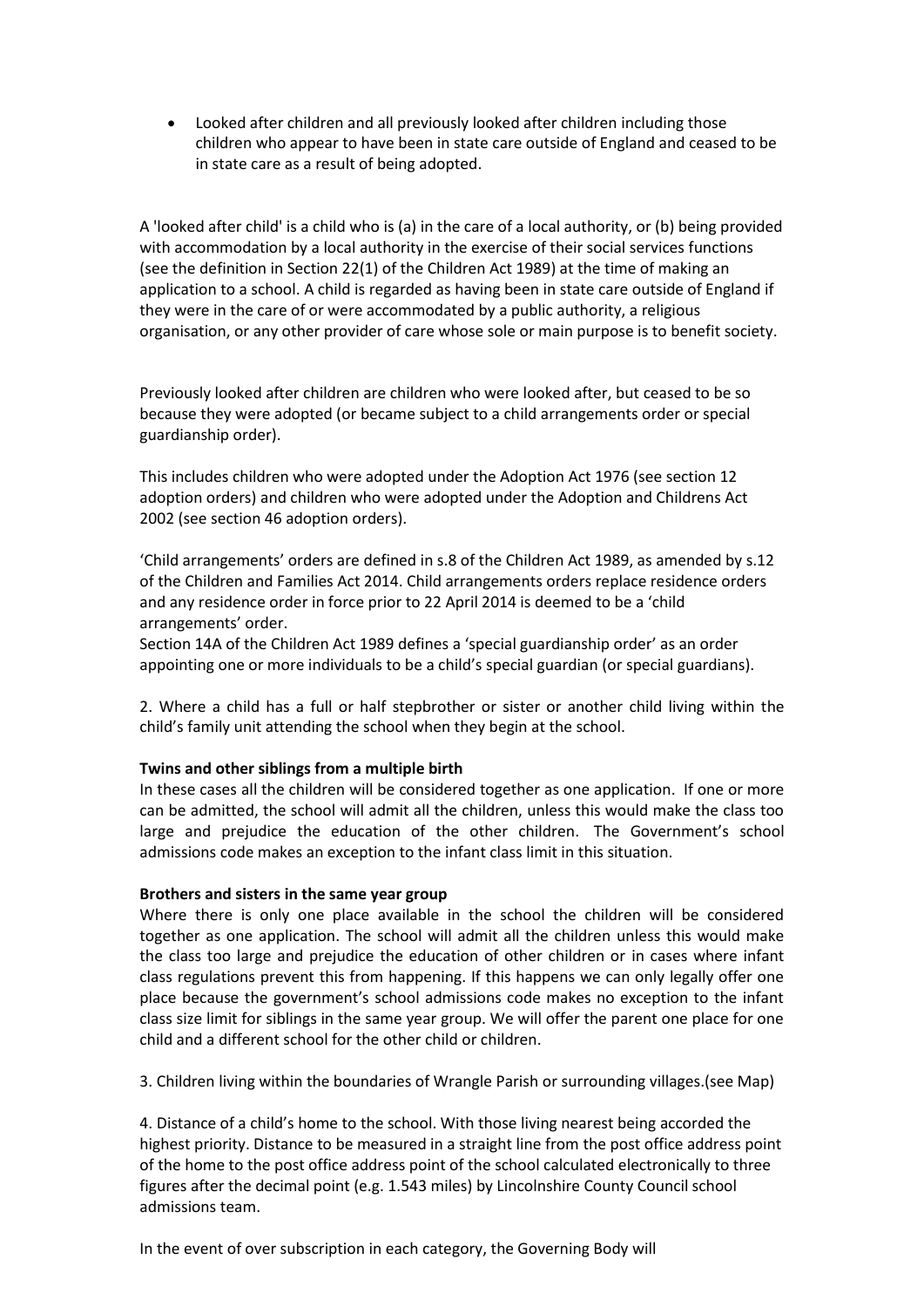make a decision based on the shortest distance between the applicant's post office address point and the post office address point of the school using straight line distance calculated electronically to three figures after the decimal place (e.g. 1.543 miles) by Lincolnshire County Council school admissions team. If two or more children are tied for the last place a lottery will be drawn by an independent person, not employed by the school or working in Children's Service Directorate at the local authority.

### **Reserve List**

For admission into the intake year the admission authority for Wrangle Primary school will operate a reserve list. In the normal admissions round if we refuse a place at our school your child is automatically placed on the reserves list, unless you have been offered a higher preference school.

This list is kept in the order of the oversubscription criteria, as required by the school admissions code. Children can move up and down the list depending on where the other children are ranked against the oversubscription criteria. The admission authority must not take account of the time you have been on the list when allocating places. For the intake year the list is held by the Local Authority School Admissions Team until the end of August. After this, the school keeps this list until December  $31<sup>st</sup>$  of the admitting year. Parents wishing to remain on this list must contact the school for more information.

### **Right of Appeal**

Any parent wishing to appeal against a refusal for entry to the school should do so in writing to the Clerk to the Governors of the school. The appeal will then be referred to the Admissions Appeals Committee of the Governing Body.

#### **In Year Admissions**

The governors will accept admissions into other year groups unless this would cause an infant class to be unlawfully large or prejudice to the provision of efficient education or the efficient use of resources. If there are more applications than places then the oversubscription criteria will be used to decide who should be offered the place. If there are no places then you will be told of the independent appeal system. Parents can apply online a[t www.lincolnshire.gov.uk/schooladmissions](http://www.lincolnshire.gov.uk/schooladmissions) or contact the school direct.

#### **Admission of children outside their normal age group Section 2.17**

Parents may seek a place for their child outside of their normal age group, for example, if the child is gifted and talented or has experienced problems such as ill health.

Parents wishing to make these requests must contact their home local authority for guidance on the procedure to follow.

It is important for parents to note that they will have the opportunity and responsibility to provide whatever evidence they wish to support their request.

Wrangle Primary School will make decisions on the basis of the circumstances of each case and in the best interests of the child concerned.

This will include taking account of:

- the parent's views;
- any available information about the child's academic, social and emotional development;
- where relevant, their medical history and the views of a medical professional;
- whether they have previously been educated out of their normal age group;
- any evidence that the child may naturally have fallen into a lower age group if it were not for being born prematurely
- the views of the head teacher

#### **Children of UK service personnel (UK Armed Forces) Section 2.18**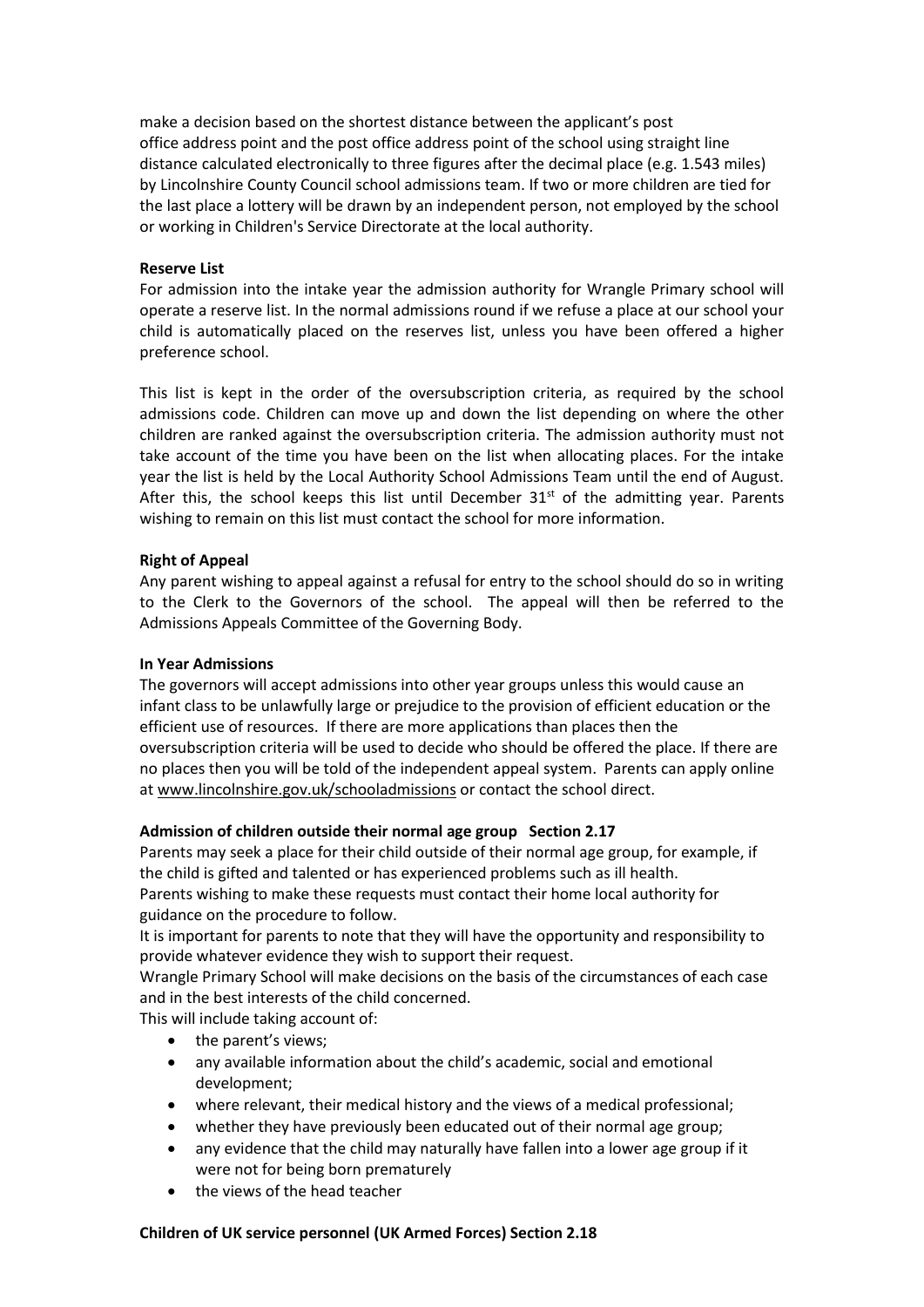For families of UK service personnel with a confirmed posting to the area, or crown servants returning to live in the area from overseas, the Governors will:

- Process an application in advance of the family arriving in the area provided the application is accompanied by an official letter that declares a relocation date and a Unit postal address, intended address or quartering area address to use when considering the application against the school's oversubscription criteria.
- Accept a Unit postal address or quartering area address for admissions purposes for a service child, where the parent requests this.

The Governors will not refuse a service child a place because the family does not have an intended address or does not yet live in the area. Evidence of an intended address will be required such as a tenancy agreement, or mortgage statement. Please contact the school for more details.

## **Fair Access Protocols**

Wrangle Primary School, with Local Authorities will comply with Fair Access Protocols in order to make sure that unplaced children who live in the home local authority, especially the most vulnerable, are offered a place at a suitable school as quickly as possible. This includes admitting children above the published admissions number to schools that are already full.

### **Fraudulent or misleading applications**

As an admission authority we have the right to investigate any concerns we may have about your application and to withdraw the offer of a place if we consider there is evidence that you have made a fraudulent claim or provided misleading information, for example a false address was given which denied a place to a child with a stronger claim.

We reserve the right to check any address and other information provided so we can apply the oversubscription criteria accurately and fairly.